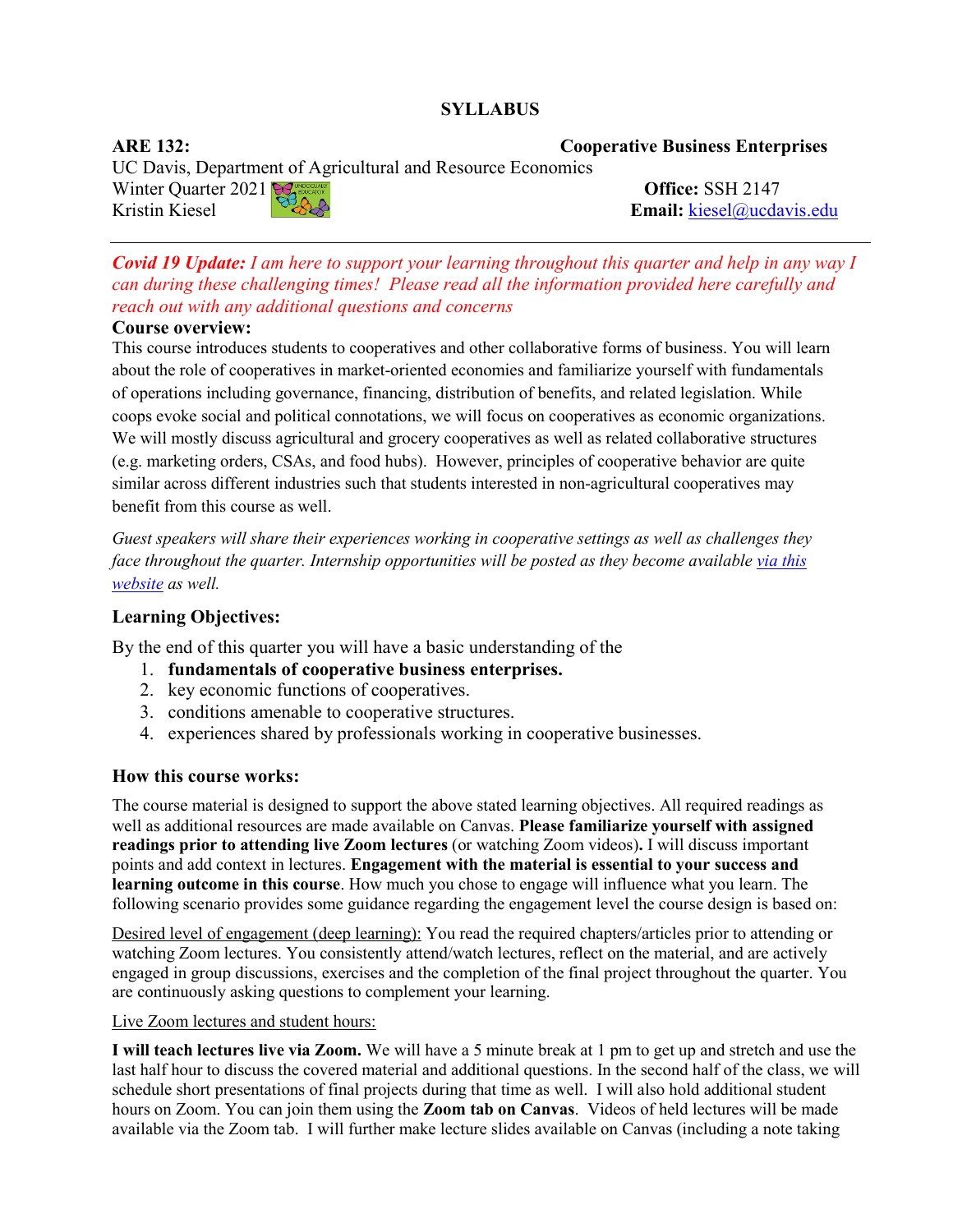version for lecture slides). I will post them prior to lectures and recommend downloading these onto your computer or printing them. Please be aware of the copyright protection of all my materials shared and also refer to Zoom Etiquette page on Canvas.

## **Graded Assignments, Projects, and Exams:**

## Quizzes:

**We will have one weekly pre-lecture quiz posted on the Quizzes tab on Canvas. You will have to complete this quiz before each Tuesday lecture (it will be available 24 hours prior)**. [1](#page-1-0) This quiz tests whether you read the required textbook chapters for each week. **There will be a total of 7 quizzes and I will drop your two lowest quiz scores in computing your final grade.**

## Zoom participation (iClicker Reef App):

**In addition, you will be able to actively participate and test your understanding by responding to questions using the iClicker Reef App during live Zoom lectures and sections.** In order to do so, please complete the iClicker Reef App assignment posted on Canvas by the end of the first week of classes. I will ask questions throughout live lectures and randomly choose one question to **assign up to two participation points for each lecture. You will receive one point if you submitted an answer and an additional point if you submitted the correct answer.** While you can receive more participation points by the end of the quarter, 30 points will count as a 100% participation score towards your final grade. This censured scoring allows you to learn from answering questions incorrectly, miss a few lectures, or encounter technical difficulties. **No additional adjustments are made to your participation score.** [2](#page-1-1)

## Journal entries:

I want you to keep a *journal* or regularly reflect on the material covered each week and ask you to submit select journal entries (or short reflections) as an assignment each week. These assignments give you an opportunity to **reflect on your learning and provide feedback on the assigned readings, lectures, sections, and additional information posted from each week**. You can also discuss **ideas related to each week's material** in preparation for your final project. You can also share additional examples or sources that relate to the material covered each week, **and submit your reflections in alternative formats (e.g. upload a picture of hand-written notes, draw a diagram, record yourself or relevant content)**. Journal entries will be graded on effort and I will do my best to provide comments and feedback. I will also incorporate select entries during lectures the following weeks. **You have to turn in at least six weekly journal entries electronically by midnight each Friday (see Canvas assignments posted). If you turn in more, your six highest scores will count towards your final grade.** 

## Final project:

In order to apply the learned material throughout the quarter, **you will complete a business case study on a cooperative business of your choice**. Additional information regarding this project will provided in a separate handout and throughout the quarter. I encourage you to think about this early and seek continuous feedback from me.

## Exams:

# **There will be one midterm on Thursday, January 28th during lecture. The final will be held during the scheduled final exam time on Thursday, March 18th at 6pm.**

Please check the assignment and exam schedule and add those dates to your calendar. If your responsibilities or circumstances interfere with the successful completion of the graded assignments beyond what is already stated above, please reach out ASAP such that I can verify your circumstance (documentation will be

<span id="page-1-0"></span><sup>&</sup>lt;sup>1</sup> We will not have a pre-lecture quiz during the first week and during the week of the midterm.

<span id="page-1-1"></span><sup>&</sup>lt;sup>2</sup> If you are not able to join the live lectures at the scheduled time or continue to experience connectivity issues, you can choose to opt out of this participation part of your grade altogether. If you decide to do so, please contact me via email before the midterm. In this case, all other assignments receive a higher weight in your overall grade.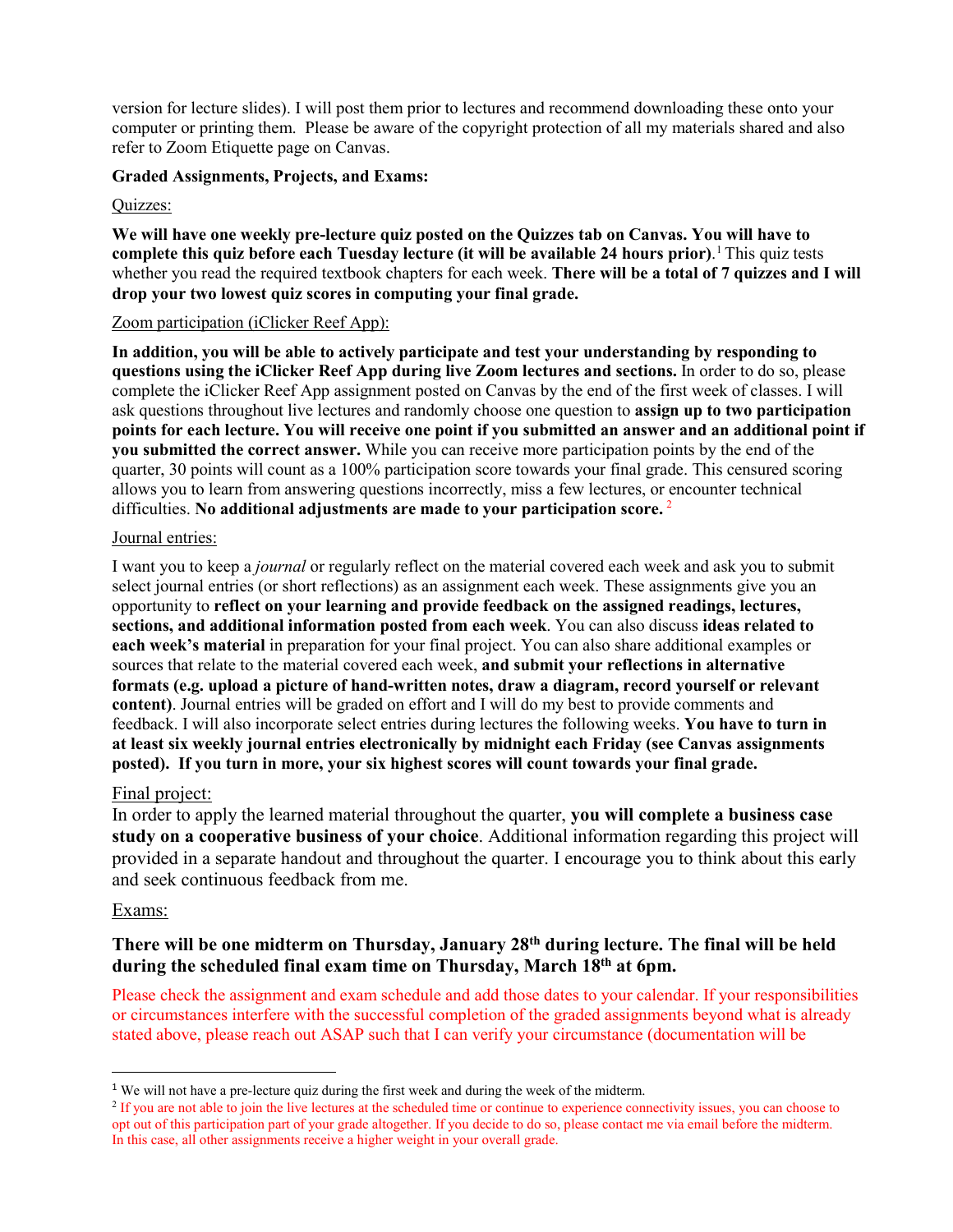required) and **excuse you from the missed assignment, quiz or exam (I do not give make-up quizzes or exams)**. Your final grade will be based solely on the remaining assignments.

If you are unsure if your situation warrants this additional accommodation, please ask. In the past, in addition to athlete schedules, I have made these accommodations for family emergency situations (e.g. death or sickness), extraordinary circumstances (e.g. economic and social distress), job obligations (one-time responsibilities that cannot be rescheduled) and professional opportunities (e.g. job interviews or conference attendance).

# **Prerequisites:**

ECN 001A (C- or better) or ECN 001AV(C- or better); UWP 104A or UWP 104AY or UWP 101 (recommended)

| <b>Required:</b>    | There is no comprehensive textbook on cooperatives that is currently in<br>print. Instead, we will use two primary sources posted on Canvas:                            |  |  |
|---------------------|-------------------------------------------------------------------------------------------------------------------------------------------------------------------------|--|--|
|                     | Cooperatives: Principles and practices in the 21 <sup>st</sup> century. Kimberly<br>A. Zeuli and Robert Cropp, University of Wisconsin Cooperative<br>Extension, A1457. |  |  |
|                     | An Introduction to Cooperation and Mutualism. Michael Boland,<br>University of Minnesota (2017).                                                                        |  |  |
|                     | Additional journal articles are posted on Canvas as well. I will provide<br>guidance regarding what to focus on when reading these.                                     |  |  |
|                     | iclicker Cloud (Reef) App                                                                                                                                               |  |  |
| <b>Recommended:</b> | Coops 101: An Introduction to Cooperatives. USDA, Report 55 (2012, posted<br>on Canvas)                                                                                 |  |  |
|                     | Research on the Economic Impact of Cooperatives. University of Wisconsin<br>Center for Cooperatives (2009, posted on Canvas)                                            |  |  |
|                     | State of Worker's Cooperatives in the U.S., Democracy at Work Institute<br>and the U.S. Federation of Worker Cooperatives (2017, posted on<br>Canvas)                   |  |  |
|                     | Food Co-ops in America: Communities, Consumption, and Economic<br>Democracy, Anne Mais Knupfer (2013, posted on Canvas)                                                 |  |  |
|                     | What happened to the Berkeley Coop? A Collection of Opinions. Center for<br>Cooperatives (1992, posted on Canvas)                                                       |  |  |
|                     | Everything for Everyone: The Radical Tradition that is Shaping the Next<br>Economy, Nathan Schneider. Nation Books (2018)                                               |  |  |
|                     | Humanizing the Economy: Co-operatives in the Age of Capital, John<br>Restakis, New Society Publishers (2010)                                                            |  |  |
|                     | Collective Courage: A History of African American Cooperative<br>Economic Thought and Practice, Jessica Gordon Nembhard, The<br>Pennsylvania State University (2014)    |  |  |
|                     | American Cooperatives—Where they come from, what they do, where they<br>are going, Jerry Voorhis, Harper and Brothers (1961)                                            |  |  |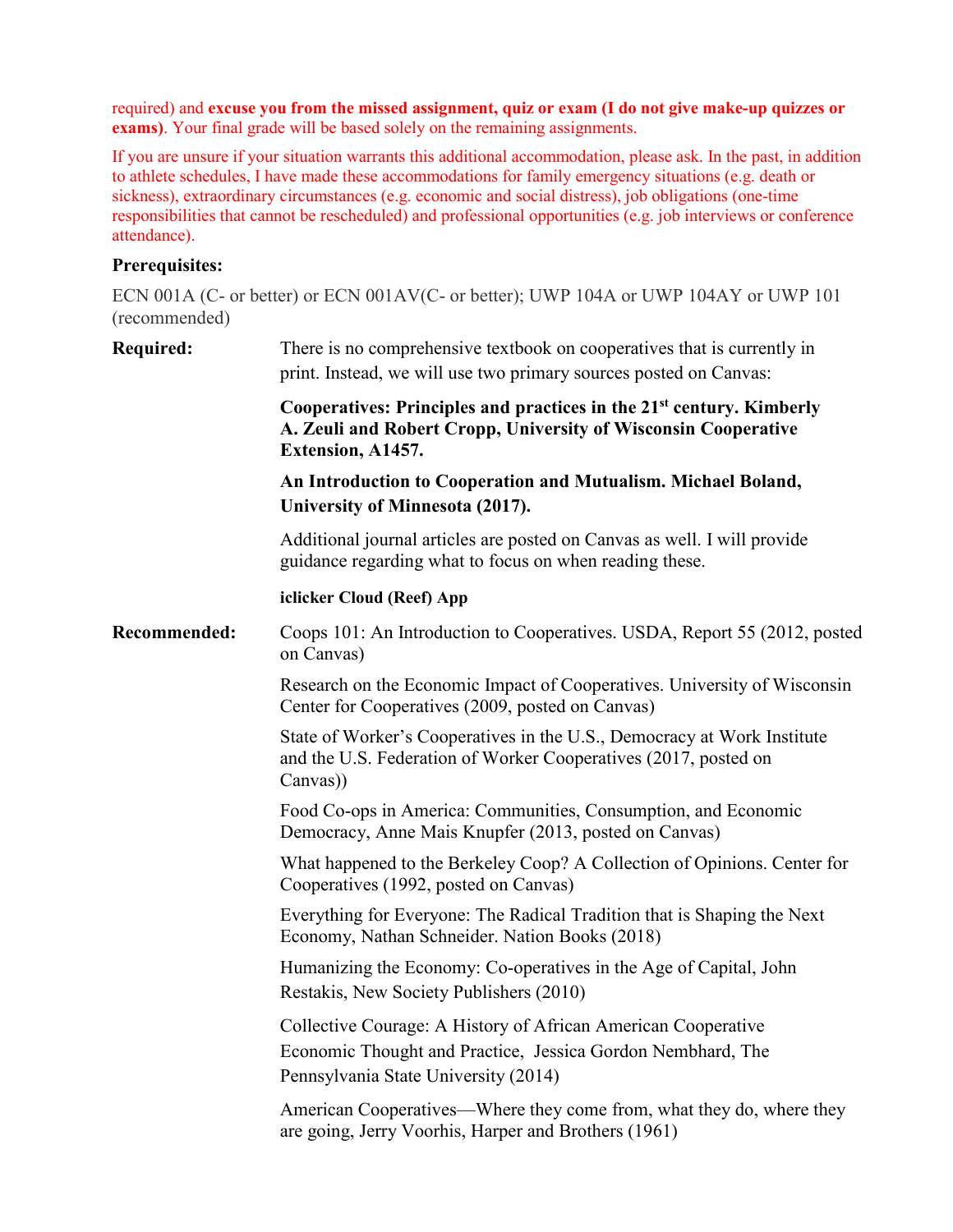## **Grades:**

Your final numerical score will be calculated based on your **participation and reflections, quizzes, group project, midterm and final exam.** Numerical scores will not be converted to letter grades until the end of the quarter and specific letter grades will not be assigned to individual assignments. The final score breakdown and grade distribution is as follows:

| Quizzes                | 12.5% | $(50 \text{ points})$  |
|------------------------|-------|------------------------|
| Participation          |       | $7.5\%$ (30 points)    |
| <b>Journal Entries</b> | 15%   | $(60$ points)          |
| Group Project          | 15%   | $(60 \text{ points})$  |
| Midterm                | 25%   | $(100 \text{ points})$ |
| Final                  | 25%   | $(100 \text{ points})$ |
|                        |       | 100% (400 points)      |

| Grade         |
|---------------|
| A             |
| $A -$         |
| $B+$          |
| B             |
| $B -$         |
| C+            |
| $\mathcal{C}$ |
|               |

Lectures: T/R 12:10 – 2:00pm, Zoom (see Canvas for direct link) **Student hours:** M 6:00 – 7:00pm, Zoom (see Canvas for direct link)

F 8:00 – 9:00am, Zoom (see Canvas for direct link) Please note that the chosen times allow students in different time zones to join as well. You will be able to socialize and work with others in breakout rooms during those times, and/or ask me anything you would like. Please come with questions or identify areas you want to talk about. I am happy to talk and provide feedback, advise you on anything we cover in class, or have a more personal conversation and provide advice as best as I can. I will, however, not prepare and present additional course material during those times.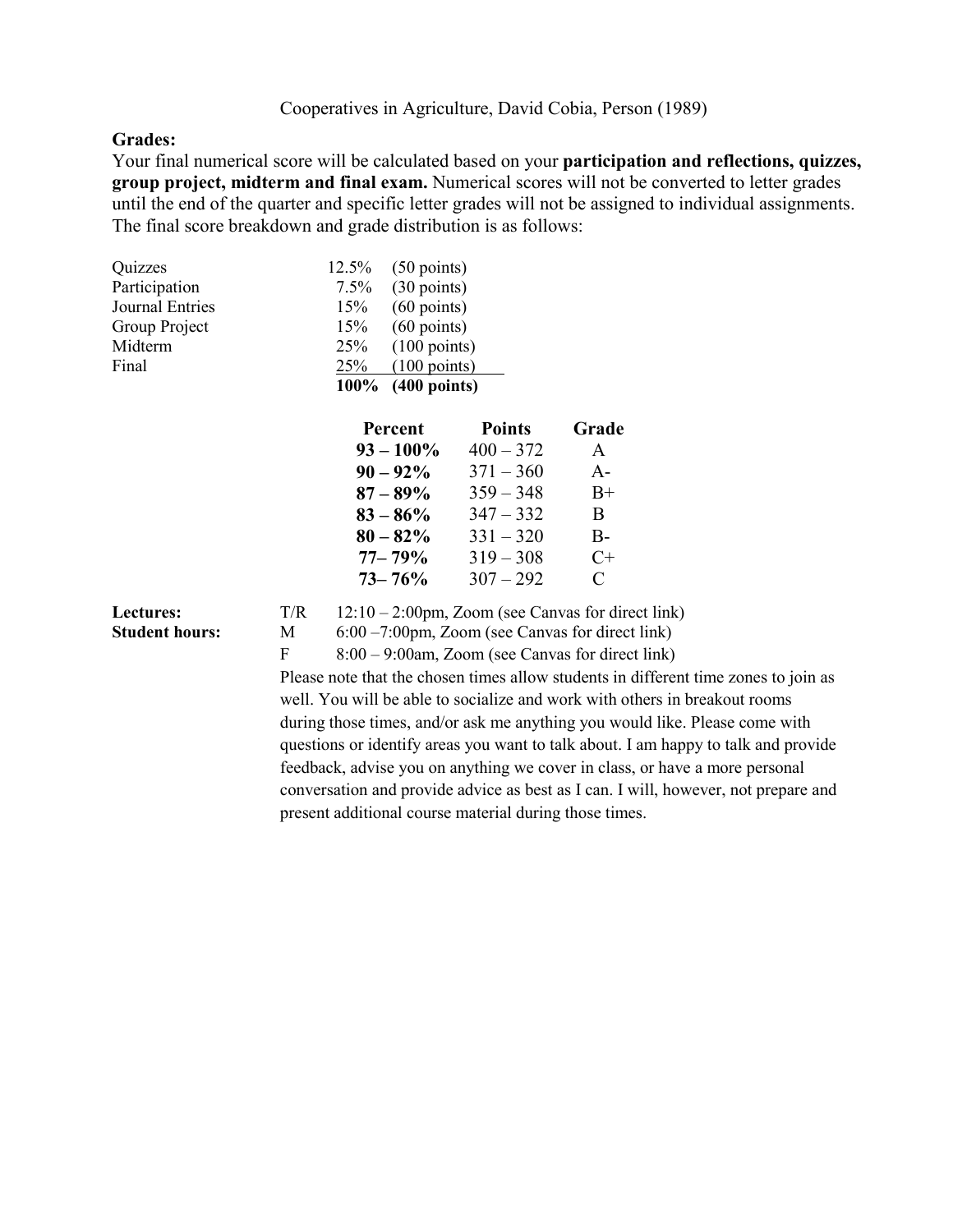**Tentative schedule:** 

| Week                                                            | <b>Subject</b>                                                                                                                                                           | <b>Required Readings</b>                                      |
|-----------------------------------------------------------------|--------------------------------------------------------------------------------------------------------------------------------------------------------------------------|---------------------------------------------------------------|
| Week 1 (T $1/5$ , R $1/7$ )                                     | Course Logistics and Introduction                                                                                                                                        | Frank et al 1993, Zeuli and<br>Cropp, Chapter 1               |
| Week 2 (T 1/12, R 1/14)                                         | History and Role of Cooperatives                                                                                                                                         | Zeuli and Cropp, Chapter 2                                    |
| Week 3 (T 1/19, R 1/21)                                         | Economic Theory of Cooperatives                                                                                                                                          | Boland, Chapter 1<br>Hueth (2014)<br>Sexton and Sexton (1987) |
| Week 4 (T 1/26, R 1/28)<br>Midterm: 1/28                        | Decision Making in Cooperatives                                                                                                                                          | Boland, Chapter 2                                             |
| Week 5 (T 2/2, R 2/4)                                           | <b>Financing Cooperatives</b>                                                                                                                                            | Zeuli and Cropp, Chapter 7<br>Boland, Chapter 3               |
| Week 6 (T 2/9, R 2/11)                                          | Taxation                                                                                                                                                                 | Sexton and Sexton (1986)                                      |
| Week 7 (T 2/16, R 2/18)                                         | Legislation and Institutions relevant to<br>Cooperatives<br>Dan Arnett, Placerville Food Co-op                                                                           | Zeuli and Cropp, Chapter 3                                    |
| Week 8 (T 2/23, R 2/25)                                         | Challenges and Opportunities<br>Mel Macadano, Director, Member Relations,<br><b>Blue Diamond</b>                                                                         | Boland, Chapter 4<br>Cook (1995)                              |
| Week 9 (T 3/2, R 3/4)                                           | New Approaches to Cooperatives<br>Gina Chmielewski & Hayley Kaae, Farm<br>Credit Administration; Brett Lauppe, CoBank                                                    | Zeuli and Cropp, Chapter 8<br>Boland, Chapter 4               |
| Week 10 (T 3/9, R 3/11)<br><b>Business case study due: 3/11</b> | Keys to Cooperative Success<br>Jessica Nelson, Golden State Power<br>Cooperative; E. Kim Coontz, Executive<br>Director, California Center for Cooperative<br>Development | Zeuli and Cropp, Chapter 9<br>Hardesty (2005)                 |
| Final Exam: 3/18 6pm                                            |                                                                                                                                                                          | The final is cumulative                                       |

## **Academic Conduct:**

**You are an active member of the UC Davis campus and essential in our efforts to create a fair and honest community.** Please review the Code of [Academic Conduct](http://sja.ucdavis.edu/files/cac.pdf)**.** Familiarize yourself with your rights and responsibilities as you are required to acknowledge them for each of your courses. I encourage you to work together as I strongly believe it supports the learning process. **However, your submitted quiz and exam answers need to be your own, and any sources used in the preparation of your group project need to be properly cited** (Please refer to [additional information on proper citation\)](http://guides.lib.ucdavis.edu/citations). Any violation will result in you receiving no credit for the assignment or exam in question, and me reporting the incident to the Office of Student Support & Judicial Affairs.

Copyright: My lectures and course materials, including PowerPoint presentations, **quizzes and exams**, assignments, and additional handouts, are protected by U.S. copyright law and by University policy. I am the exclusive owner of the copyright in those materials I create. You may take notes and make copies of course materials for your own use to support your learning. You may also share those materials with other students who are enrolled in or auditing this course **except when taking quizzes and exams**. **You may not reproduce, distribute or display (post/upload)** lecture notes, recordings, **quizzes and exams**, and all other